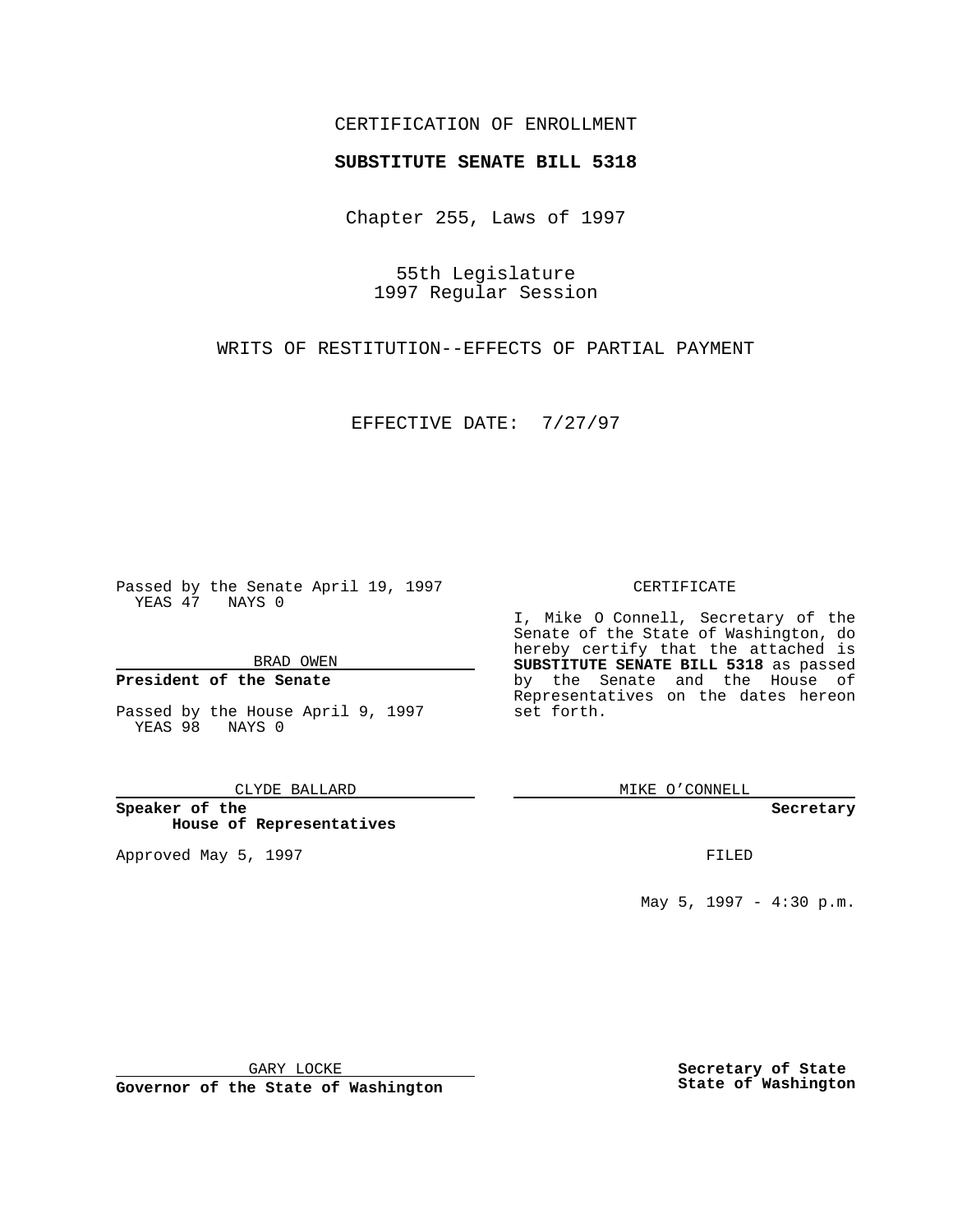## **SUBSTITUTE SENATE BILL 5318** \_\_\_\_\_\_\_\_\_\_\_\_\_\_\_\_\_\_\_\_\_\_\_\_\_\_\_\_\_\_\_\_\_\_\_\_\_\_\_\_\_\_\_\_\_\_\_

\_\_\_\_\_\_\_\_\_\_\_\_\_\_\_\_\_\_\_\_\_\_\_\_\_\_\_\_\_\_\_\_\_\_\_\_\_\_\_\_\_\_\_\_\_\_\_

AS AMENDED BY THE HOUSE

Passed Legislature - 1997 Regular Session

**State of Washington 55th Legislature 1997 Regular Session**

**By** Senate Committee on Law & Justice (originally sponsored by Senators Haugen, Winsley and Goings)

Read first time 03/05/97.

1 AN ACT Relating to writs of restitution; and amending RCW 2 59.18.390.

3 BE IT ENACTED BY THE LEGISLATURE OF THE STATE OF WASHINGTON:

4 **Sec. 1.** RCW 59.18.390 and 1989 c 342 s 11 are each amended to read 5 as follows:

 (1) The sheriff shall, upon receiving the writ of restitution, 7 forthwith serve a copy thereof upon the defendant, his or her agent, or attorney, or a person in possession of the premises, and shall not execute the same for three days thereafter, and the defendant, or person in possession of the premises within three days after the service of the writ of restitution may execute to the plaintiff a bond to be filed with and approved by the clerk of the court in such sum as may be fixed by the judge, with sufficient surety to be approved by the 14 clerk of ((said)) the court, conditioned that they will pay to the plaintiff such sum as the plaintiff may recover for the use and 16 occupation of the ((said)) premises, or any rent found due, together with all damages the plaintiff may sustain by reason of the defendant 18 occupying or keeping possession of ((said)) the premises, together with all damages which the court theretofore has awarded to the plaintiff as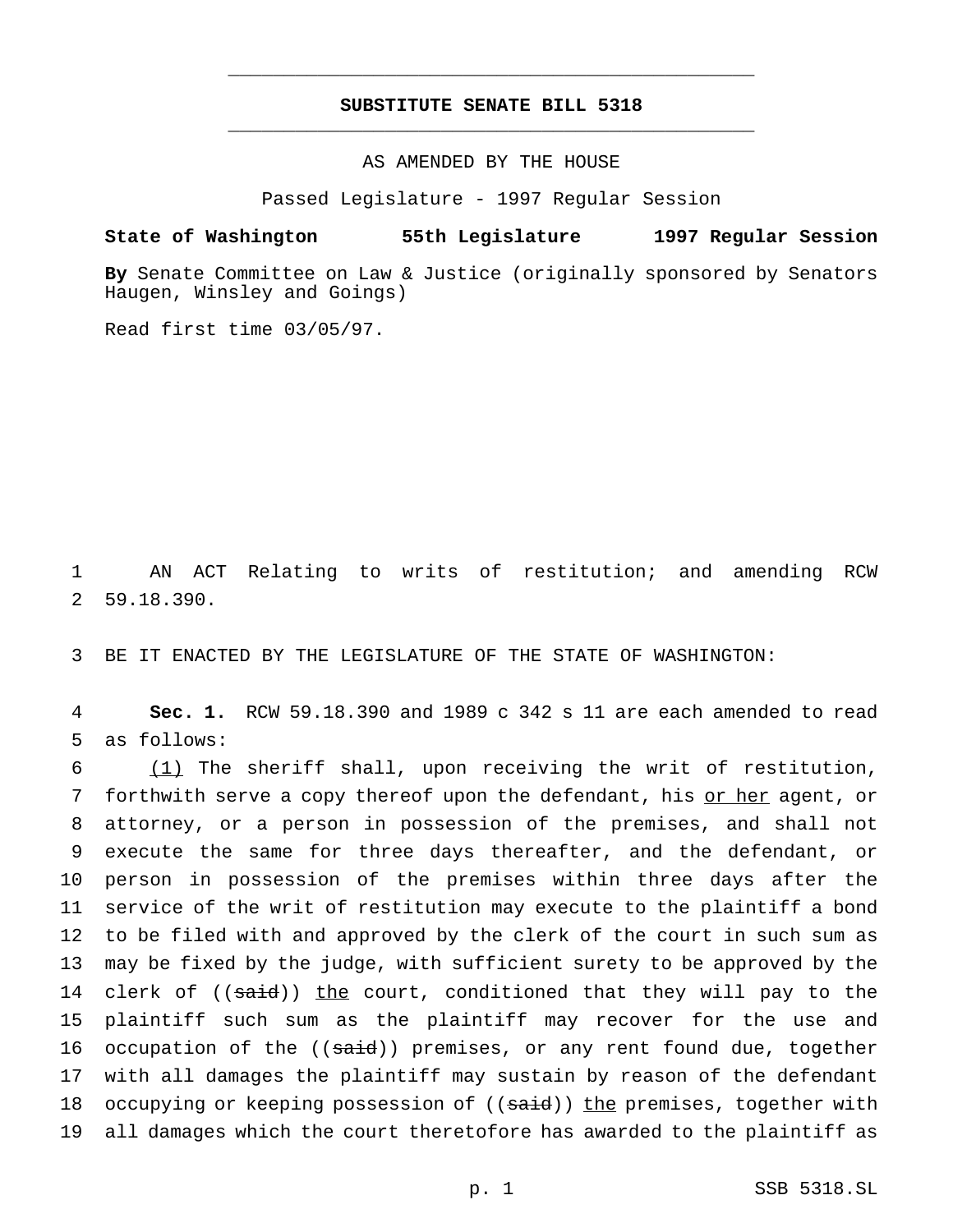provided in this chapter, and also all the costs of the action. The 2 plaintiff, his or her agent or attorneys, shall have notice of the time and place where the court or judge thereof shall fix the amount of the defendant's bond, and shall have notice and a reasonable opportunity to examine into the qualification and sufficiency of the sureties upon 6 (( $\text{said}$ )) the bond before (( $\text{said}$ )) the bond shall be approved by the 7 clerk. After the issuance of a writ of restitution, acceptance of a payment by the landlord or plaintiff that only partially satisfies the 9 judgment will not invalidate the writ unless pursuant to a written 10 agreement executed by both parties. The eviction will not be postponed 11 <u>or stopped unless a copy of that written agreement is provided to the</u> 12 sheriff. It is the responsibility of the tenant or defendant to ensure 13 a copy of the agreement is provided to the sheriff. Upon receipt of 14 the agreement the sheriff will cease action unless ordered to do 15 otherwise by the court. The writ of restitution and the notice that accompanies the writ of restitution required under RCW 59.18.312 shall 17 conspicuously state in bold face type, all capitals, not less than twelve points information about partial payments as set forth in 19 subsection (2) of this section. If the writ of restitution has been based upon a finding by the court that the tenant, subtenant, sublessee, or a person residing at the rental premises has engaged in drug-related activity or has allowed any other person to engage in drug-related activity at those premises with his or her knowledge or approval, neither the tenant, the defendant, nor a person in possession of the premises shall be entitled to post a bond in order to retain possession of the premises. The writ may be served by the sheriff, in 27 the event he or she shall be unable to find the defendant, an agent or attorney, or a person in possession of the premises, by affixing a copy 29 of ((said)) the writ in a conspicuous place upon the premises: PROVIDED, That the sheriff shall not require any bond for the service or execution of the writ. The sheriff shall be immune from all civil liability for serving and enforcing writs of restitution unless the sheriff is grossly negligent in carrying out his or her duty.

 (2) The notice accompanying a writ of restitution required under RCW 59.18.312 shall be substantially similar to the following:

## **IMPORTANT NOTICE - PARTIAL PAYMENTS**

# **YOUR LANDLORD'S ACCEPTANCE OF A PARTIAL PAYMENT FROM YOU AFTER SERVICE OF THIS WRIT OF RESTITUTION WILL NOT AUTOMATICALLY POSTPONE OR**